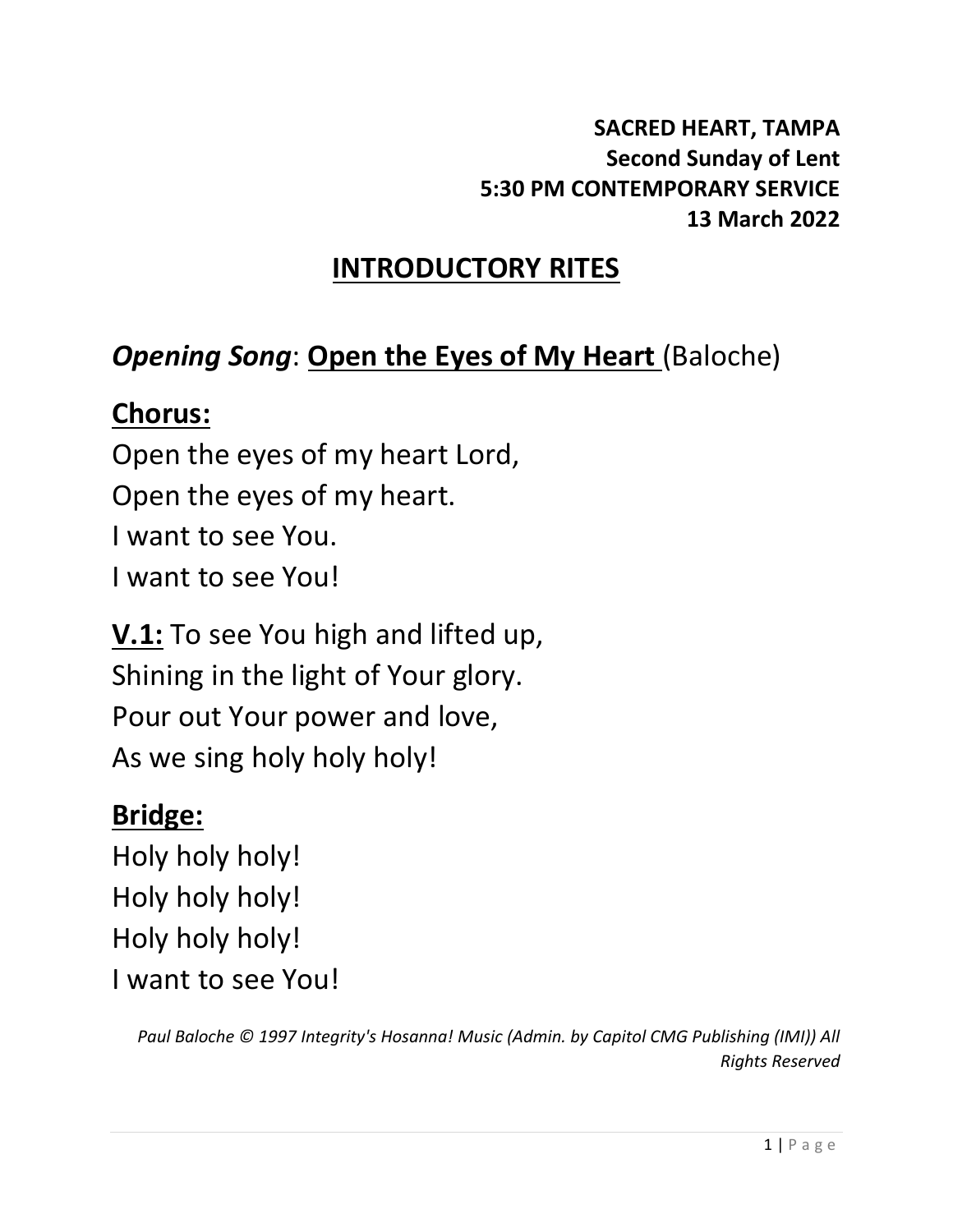#### **LITURGY OF THE WORD**

#### **First Reading:** Gn 15:5-12, 17-18

The Lord God took Abram outside and said, "Look up at the sky and count the stars, if you can. Just so," he added, "shall your descendants be." Abram put his faith in the LORD, who credited it to him as an act of righteousness.

He then said to him,

"I am the LORD who brought you from Ur of the Chaldeans to give you this land as a possession."

"O Lord GOD," he asked,

"how am I to know that I shall possess it?"

He answered him,

"Bring me a three-year-old heifer, a three-year-old she-goat, a three-year-old ram, a turtledove, and a young pigeon."

Abram brought him all these, split them in two,

and placed each half opposite the other;

but the birds he did not cut up.

Birds of prey swooped down on the carcasses,

but Abram stayed with them.

As the sun was about to set, a trance fell upon Abram,

and a deep, terrifying darkness enveloped him.

When the sun had set and it was dark,

there appeared a smoking fire pot and a flaming torch, which passed between those pieces.

It was on that occasion that the LORD made a covenant with Abram,

saying: "To your descendants I give this land,

from the Wadi of Egypt to the Great River, the Euphrates."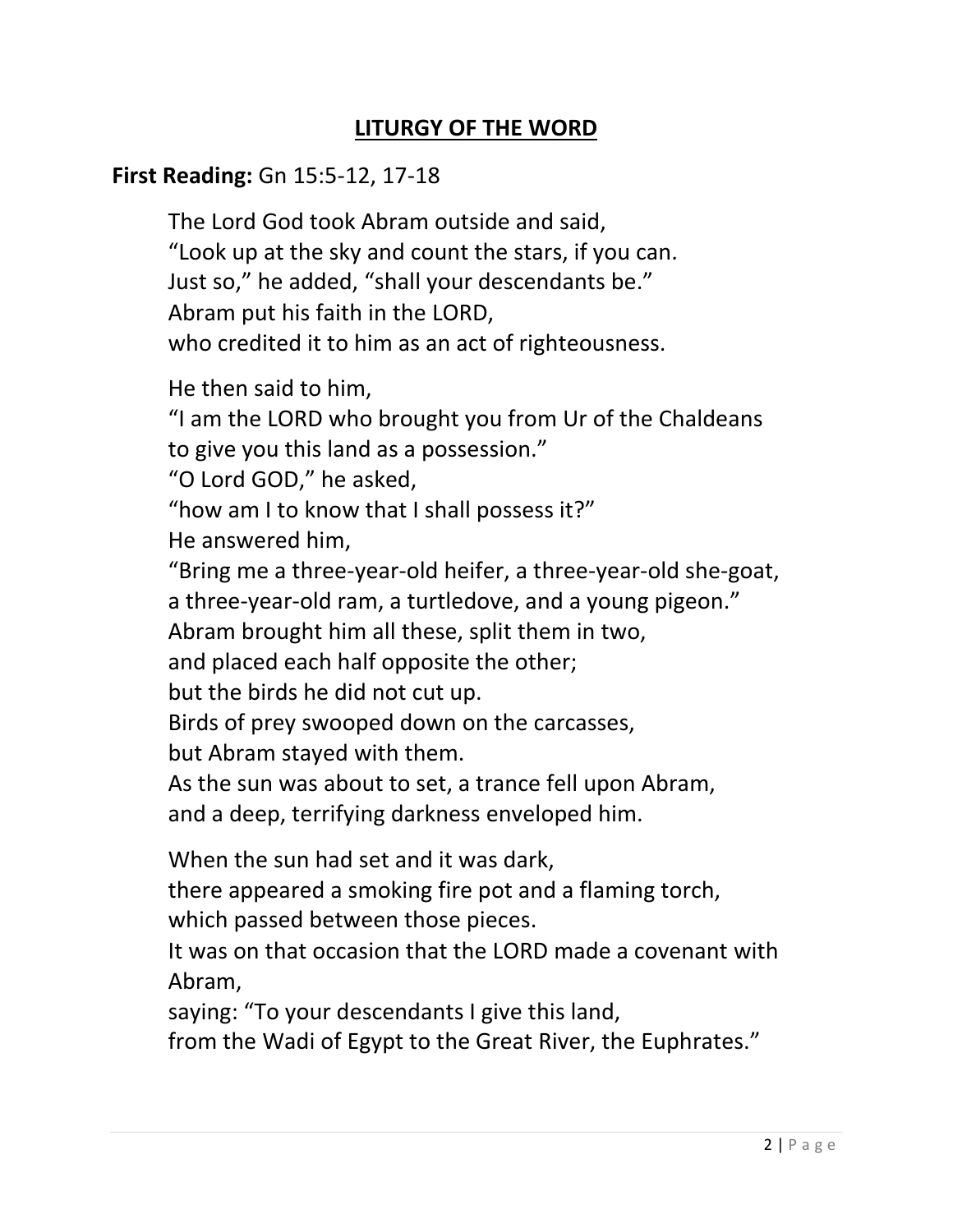#### *Psalm 27*: Lord My Light!

**Lord my light, Lord my salvation! I will not fear, I will not fear!** *(repeat)*

*Music: © 2020 Sam Corson/Jack Barbey*

#### **Second Reading:** Phil 3:17—4:1

Join with others in being imitators of me, brothers and sisters, and observe those who thus conduct themselves according to the model you have in us. For many, as I have often told you and now tell you even in tears, conduct themselves as enemies of the cross of Christ. Their end is destruction. Their God is their stomach; their glory is in their "shame." Their minds are occupied with earthly things. But our citizenship is in heaven, and from it we also await a savior, the Lord Jesus Christ. He will change our lowly body to conform with his glorified body by the power that enables him also to bring all things into subjection to himself.

Therefore, my brothers and sisters, whom I love and long for, my joy and crown, in this way stand firm in the Lord.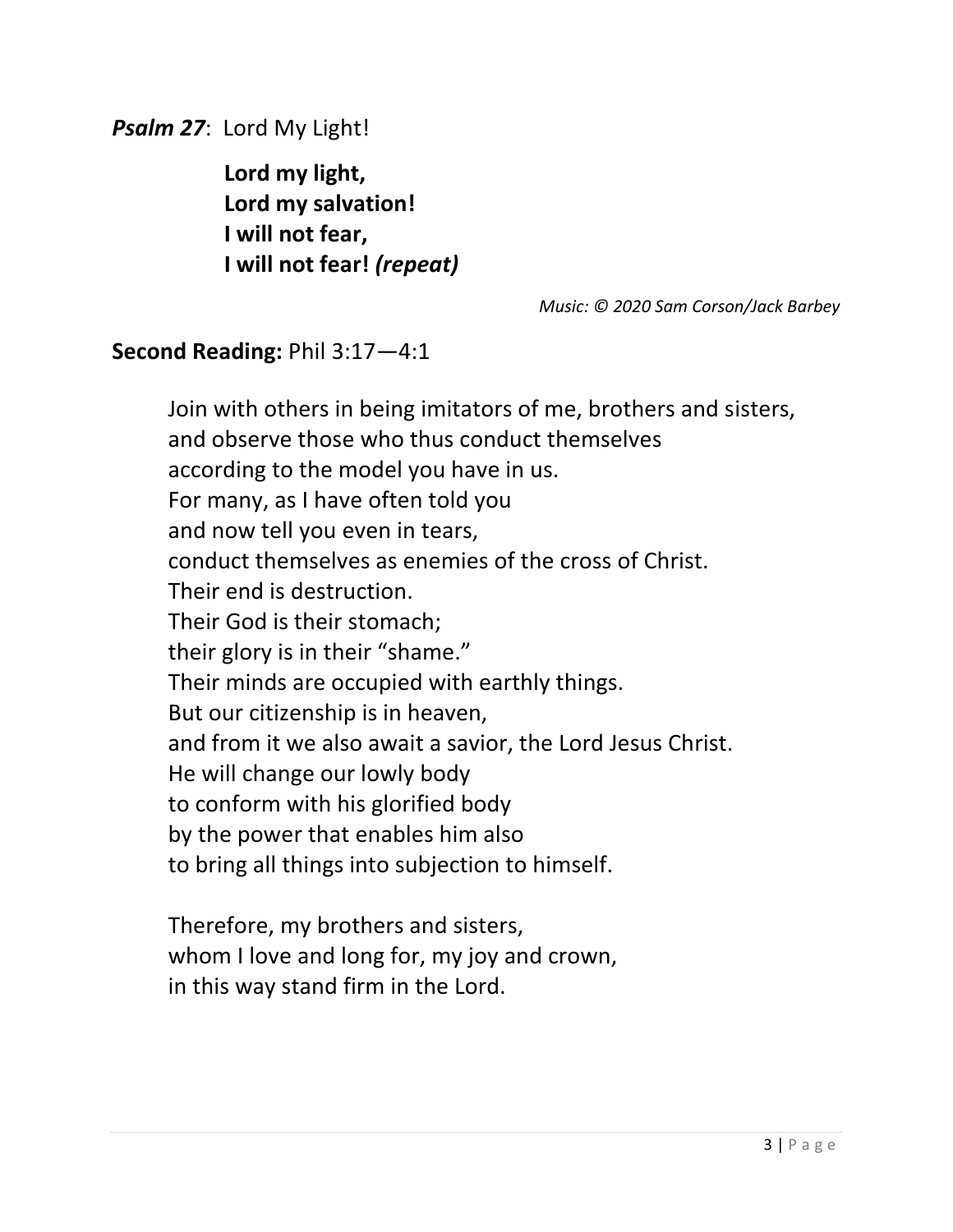#### *Gospel Greeting:* **Thy Word** (Grant/Smith)

**Thy Word, is a lamp unto my feet, and a light, unto, my path!**

#### **Verse 1:**

When I feel afraid Think I've lost my way. Still You're there Right beside me. Nothing will I fear As long as You are near. You are near me till the end!

 *Amy Grant | Michael W. Smith © 1984 Word Music, LLC (a div. of Word Music Group, Inc.) Meadowgreen Music Company (Admin. by Capitol CMG Publishing)*

#### **Gospel**: Lk 9:28b-36

Jesus took Peter, John, and James and went up the mountain to pray. While he was praying his face changed in appearance and his clothing became dazzling white. And behold, two men were conversing with him, Moses and Elijah, who appeared in glory and spoke of his exodus that he was going to accomplish in Jerusalem. Peter and his companions had been overcome by sleep, but becoming fully awake, they saw his glory and the two men standing with him. As they were about to part from him, Peter said to Jesus, "Master, it is good that we are here; let us make three tents, one for you, one for Moses, and one for Elijah." But he did not know what he was saying.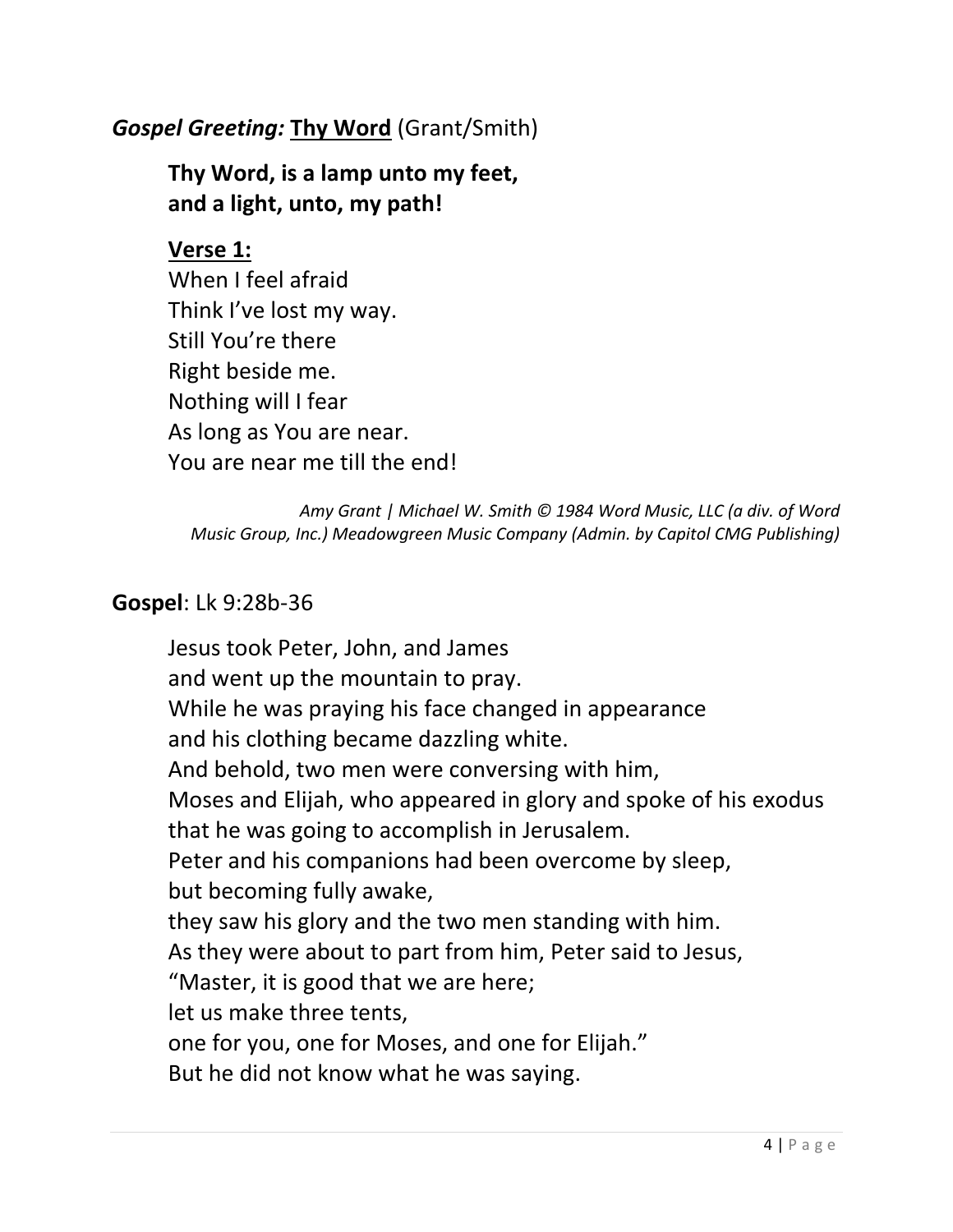While he was still speaking, a cloud came and cast a shadow over them, and they became frightened when they entered the cloud. Then from the cloud came a voice that said, "This is my chosen Son; listen to him." After the voice had spoken, Jesus was found alone. They fell silent and did not at that time tell anyone what they had seen.

#### **Homily**

## **Apostles Creed**

I believe in God, the Father almighty, Creator of heaven and earth, and in Jesus Christ, his only Son, our Lord, (all bow during the next two lines) who was conceived by the Holy Spirit, born of the Virgin Mary, suffered under Pontius Pilate, was crucified, died and was buried; he descended into hell; on the third day he rose again from the dead; he ascended into heaven, and is seated at the right hand of God the Father almighty; from there he will come to judge the living and the dead. I believe in the Holy Spirit, the holy catholic Church, the communion of saints, the forgiveness of sins, the resurrection of the body, and life everlasting. Amen.

#### **Universal Prayer**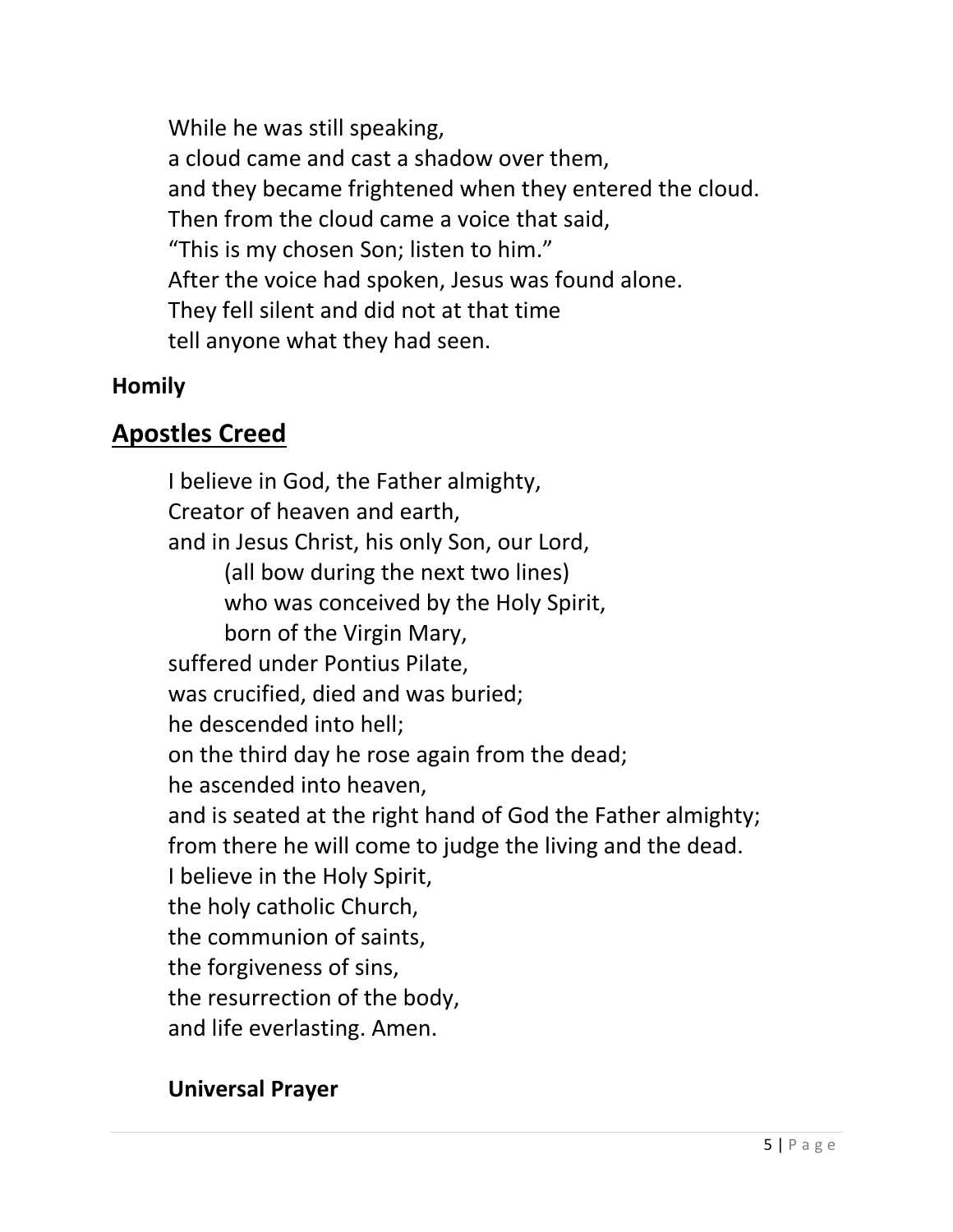## **LITURGY OF THE EUCHARIST**

## **Preparation of Gifts & Altar: So Will I (100 Billion X) (Hillsong)**

**V.1** God of creation. There at the start, before the beginning of time With no point of ref'rence, You spoke to the dark And fleshed out the wonder of light

### **Chorus 1:**

And as You speak, A hundred billion galaxies are born In the vapour of Your breath the planets form If the stars were made to worship so will I I can see Your heart in ev'rything You've made Ev'ry burning star a signal fire of grace If creation sings Your praises so will I!

**V.2** God of Your promise, You don't speak in vain, no syllable empty or void For once You have spoken, all nature and science Follow the sound of Your voice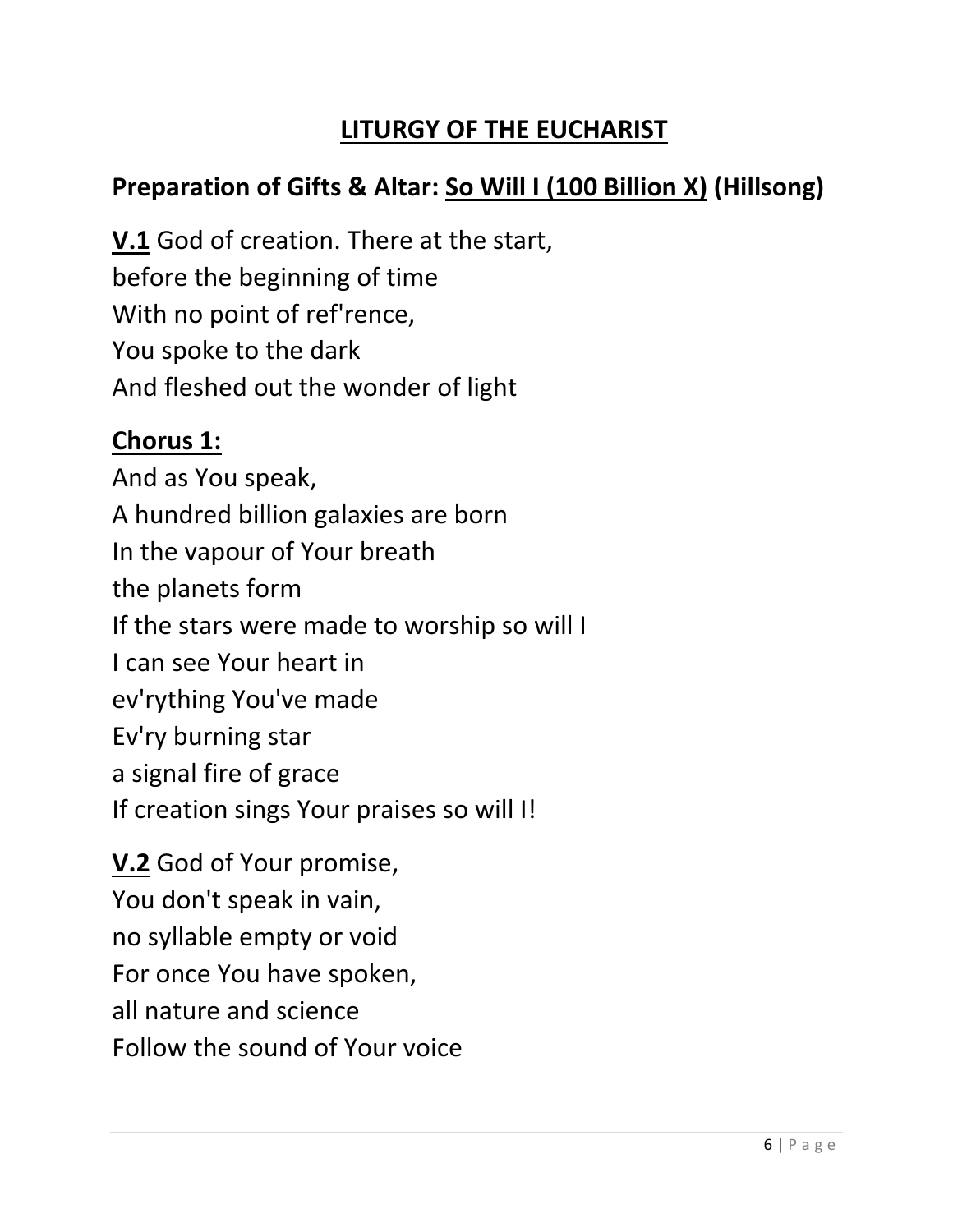## **Chorus 2:**

And as You speak, A hundred billion creatures catch Your breath Evolving in pursuit of what You said If it all reveals Your nature so will I I can see Your heart in ev'rything You say Ev'ry painted sky a canvas of Your grace If creation still obeys You so will I, So will I!

## **V.3** God of salvation,

You chased down my heart Through all of my failure and pride On a hill You created, the light of the world Abandoned in darkness to die

## **Chorus 3:**

And as You speak, A hundred billion failures disappear Where You lost Your life so I could find it here If You left the grave behind You so will I I can see Your heart in ev'rything You've done What measure could amount to Your desire You're the One who never leaves the one behind!

*Benjamin Hastings | Joel Houston | Michael Fatkin © 2017 Hillsong Music Publishing Australia (Admin. by Capitol CMG Publishing) All rights reserved*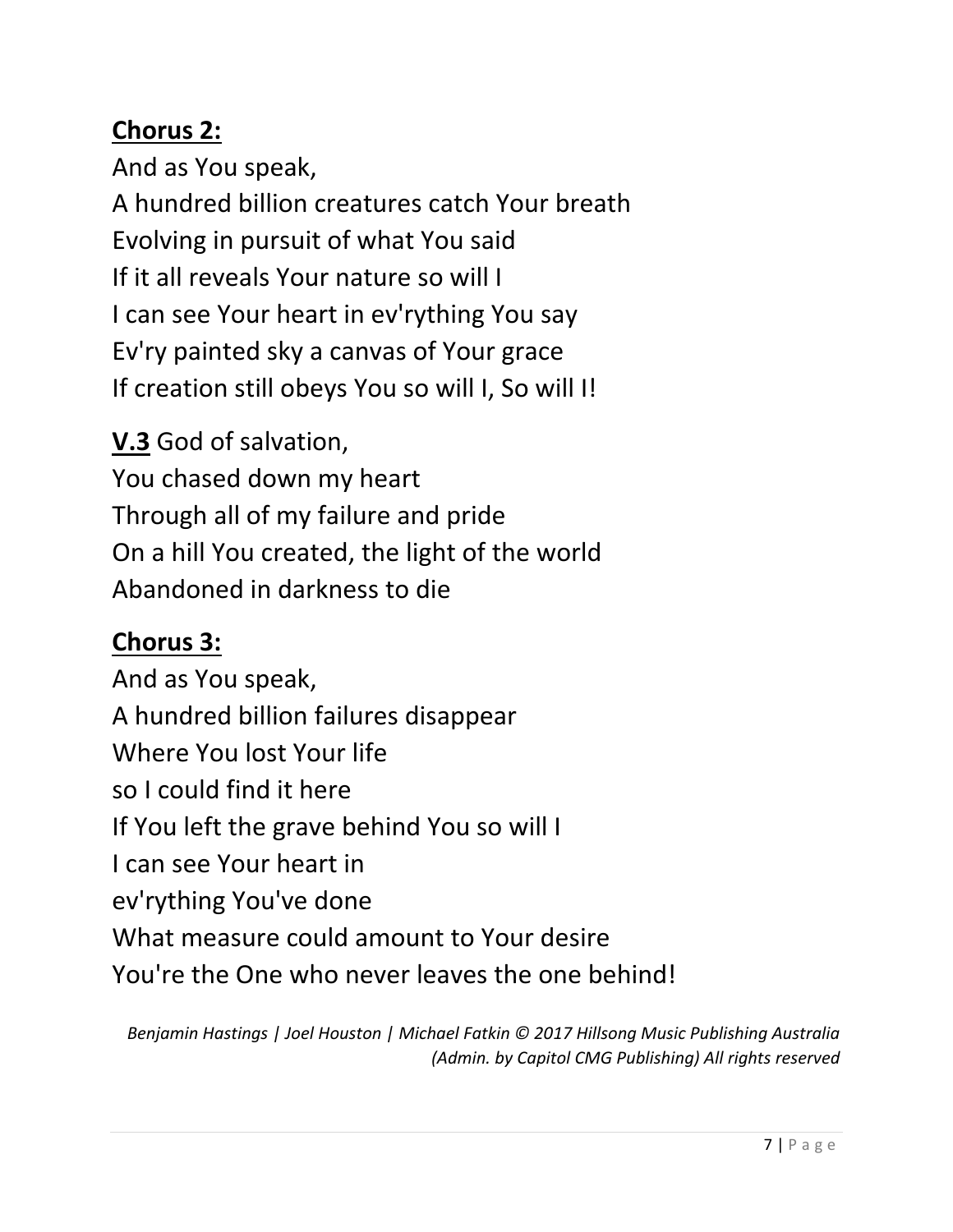### *Eucharistic Acclamations:* **Mass of a Joyful Heart** (Angrisano)

Holy, Holy – When We Eat This Bread – Amen

#### **COMMUNION RITE**

**Our Father**

*Lamb of God:* **Agnus Dei** (Honore)

#### *Communion Song 1* **– Shout to the Lord (Zschech)**

**V.1** My Jesus, my Saviour Lord there is none like You All of my days, I want to praise The wonders of Your mighty love My comfort, my shelter Tower of refuge and strength Let every breath, all that I am Never cease to worship You

#### **Chorus:**

Shout to the Lord all the earth let us sing Power and majesty, praise to the King Mountains bow down and the seas will roar At the sound, of Your name! I sing for joy at the work of Your hands! Forever I'll love You, forever I'll stand! Nothing compares to the promise I have in You! (First time – repeat from V.1)

#### **Second time through - tag:**

Nothing compares to the promise I have in You!

*Shout to the Lord Darlene Zschech © 1993 Wondrous Worship (Admin. by Music Services, Inc.) All Rights Reserved*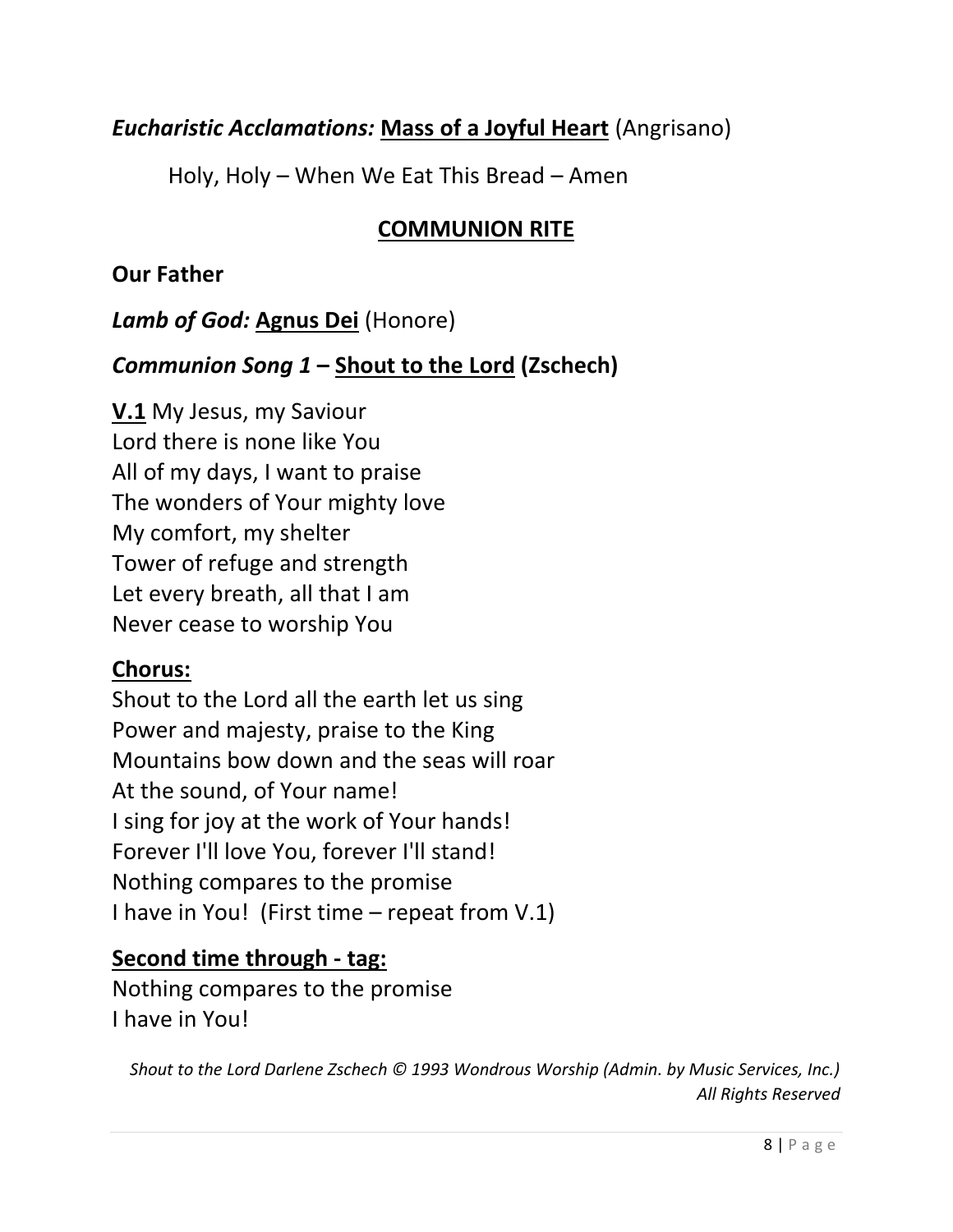## **Communion Song 2 – How Great is Our God** (Tomlin,Cash,Reeves)

**V.1** The splendor of the King. Clothed in majesty. Let all the earth rejoice. All the earth rejoice. He wraps Himself in light. And darkness tries to hide And trembles at His voice. And trembles at His voice

### **Chorus:**

How great is our God. Sing with me how great, is our God! And all will see how great, how great, is our God!

**V.2** And age to age He stands And time is in His hands Beginning and the End. Beginning and the End. The Godhead three in one. Father Spirit Son. The Lion and the Lamb The Lion and the Lamb (chorus)

### **Chorus:**

How great is our God. Sing with me how great, is our God! And all will see how great, how great, is our God!